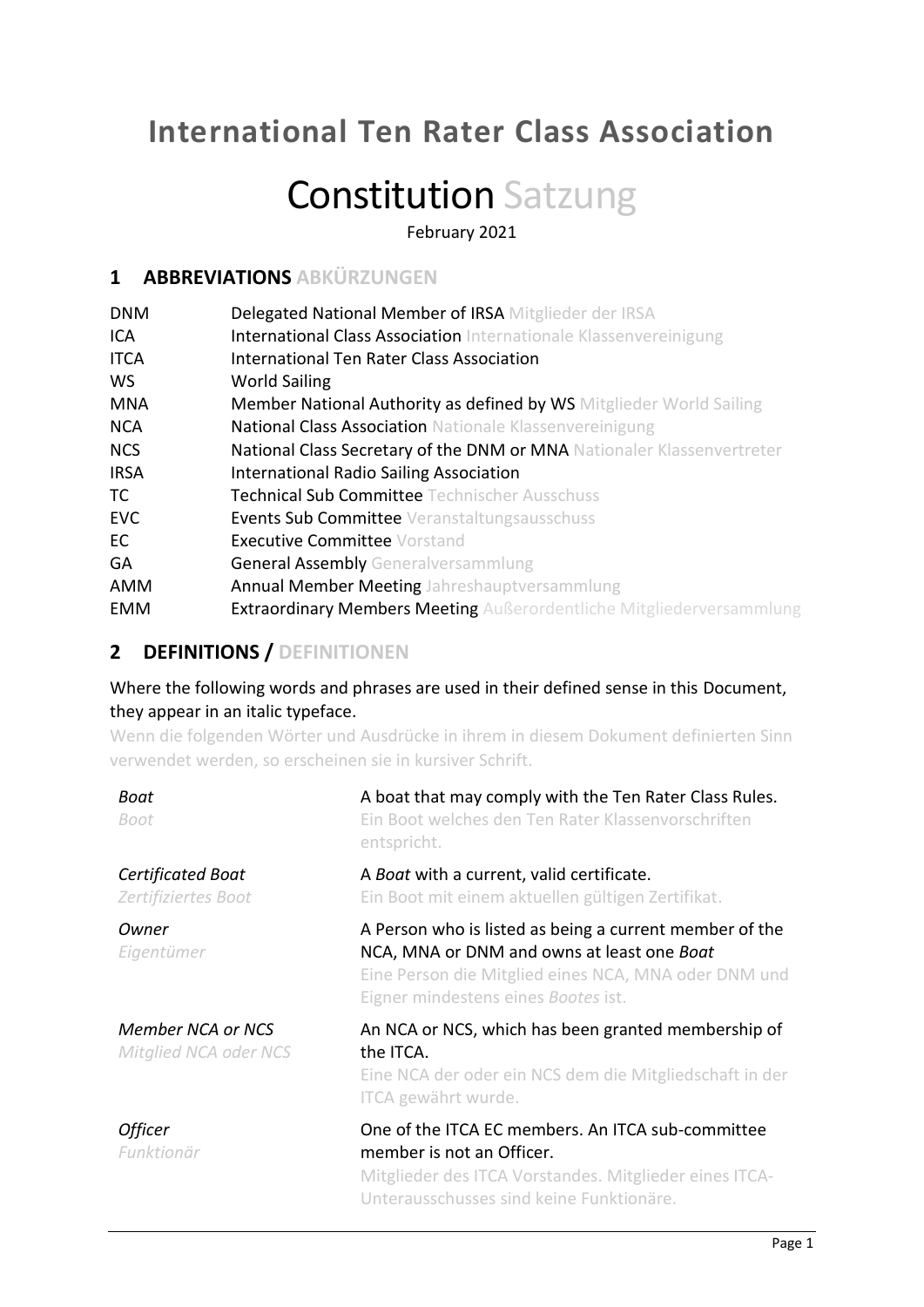| Electronic communication<br>Elektronische Kommunikation  | A means of exchanging information including but not<br>limited to the World Wide Web, the Internet, e-mail, fax,<br>telephone, Message Boards, Internet groups, Internet<br>forums.<br>Ein Mittel zum Austausch von Informationen,<br>einschließlich, aber nicht beschränkt auf das World Wide<br>Web, das Internet, E-Mail, Fax, Telefon, Message Boards,<br>Internetgruppen, Internetforen.                                         |
|----------------------------------------------------------|---------------------------------------------------------------------------------------------------------------------------------------------------------------------------------------------------------------------------------------------------------------------------------------------------------------------------------------------------------------------------------------------------------------------------------------|
| <b>NCS Memorandum</b><br><b>NCS Vereinbarung</b>         | A Memorandum of Understanding drawn up between an<br>NCS and the ITCA Executive Committee which defines the<br>duties of the NCS with regard to its representation of the<br>Owners in its country.<br>Eine schriftliche Vereinbarung zwischen einem NCS und<br>dem ITCA-Vorstand, in dem die Pflichten des NCS in Bezug<br>auf die Vertretung der Eigentümer in seinem Land<br>festgelegt sind.                                      |
| <b>DNM NCA Memorandum</b><br><b>DNM NCA Vereinbarung</b> | A Memorandum of Understanding drawn up between a<br>DNM and the ITCA Executive Committee which defines the<br>duties of the DNM, acting as an NCA, with regard to its<br>representation of the Owners in its country.<br>Eine schriftliche Vereinbarung zwischen einem DNM und<br>dem ITCA-Vorstand, in dem die Pflichten des DNM,<br>handelnd als NCA, in Bezug auf die Vertretung der<br>Eigentümer in seinem Land festgelegt sind. |
| Regulation<br>Verordnung                                 | Any rule, ruling, law, byelaw, regulation, directive,<br>guideline, term, condition, instruction, or policy enacted<br>by the GA.<br>Jede Regel, Regelung, Gesetz, Satzung, Verordnung,<br>Richtlinie, Richtlinie, Bestimmung, Bedingung, Anweisung<br>oder Richtlinie, die von der GA erlassen wurde.                                                                                                                                |

#### The word "shall" is mandatory and the word "may" is permissive.

Das Wort "soll" hat eine zwingende Bedeutung und das Wort "dürfen" stellt eine Erlaubnis dar.

#### Except where inappropriate to the context, the masculine gender used in this Constitution shall include the feminine.

Die sprachlich verwendete maskuline Form schließt die Weibliche bis auf Ausnahme von unangebrachten Bedeutungen mit ein.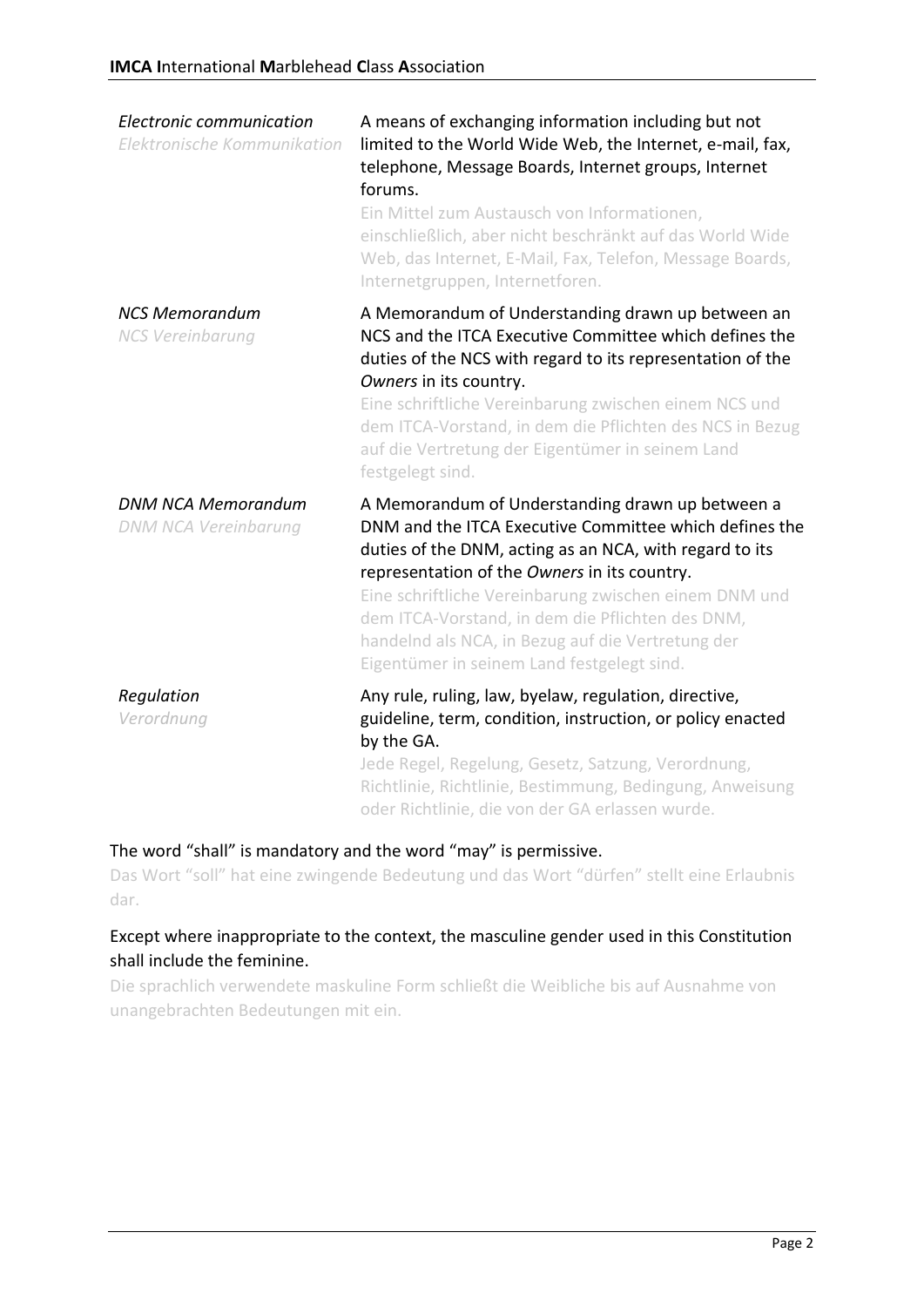#### **3 NAME, DESCRIPTION AND LANGUAGE**

**NAME, BESCHREIBUNG UND SPRACHE**

- 3.1 The name of the association shall be the "International Ten Rater Class Association" Der Name des Vereins ist "International Ten Rater Class Association"
- 3.2 The ITCA is a non-governmental international association with a non-profit purpose, construed in accordance with Article 60 and following of the Swiss Civil Code. International Ten Rater Class Association ist ein nicht staatlicher, regierungsunabhängiger Verein ohne Gewinnabsicht, gegründet gemäß Art. 60 ff ZGB.
- 3.3 The Association is recognised by IRSA/WORLD SAILING as a self-administered World Sailing Class Association.

Der Verband ist von IRSA / WORLD SAILING als selbstverwaltete World Sailing Klassenvereinigung anerkannt.

- 3.4 The ITCA is formed for an unlimited period of time. ITCA ist auf unbestimmte Zeit gegründet.
- 3.5 The International Office of the ITCA shall be situated in the country where the International Secretary resides. The official address of ITCA shall be that of the current Secretary.

Das Internationale Büro befindet sich in dem Land, in dem der Internationale Sekretär seinen Wohnsitz hat. Die offizielle Adresse der ITCA ist die des aktuellen Sekretärs.

3.6 The official language of the ITCA shall be English. The official language for any legal issues and any judicial proceedings in Switzerland shall be French or German. The ITCA shall be duly registered with and inscribed in the Swiss Commercial Registry. Die offizielle Sprache der ITCA ist Englisch. Für alle Rechtsangelegenheiten in der Schweiz ist die offizielle Sprache Französisch oder Deutsch. Die deutsche Fassung geht im Zweifelsfall vor. Der Verband ist im Handelsregister einzutragen.

## **4 OBJECTIVES ZIELE**

#### The objectives of the ITCA are:

Die Ziele der ITCA sind:

- 4.1 To encourage, promote and develop the Ten Rater class internationally. Die internationale Förderung und Entwicklung der Ten Rater Klasse.
- 4.2 To administer the International Ten Rater Class in accordance with WORLD SAILING requirements; to maintain and publish the class rules.

Die Verwaltung der Internationalen Ten Rater Klasse entsprechend den Bestimmungen von WORLD SAILING; die Verwaltung und Veröffentlichung der Klassenregeln.

4.3 To establish guidelines for the ITCA World and Continental Championships, supervise these championships and determine where they will be held.

Die Entwicklung von Richtlinien für die Durchführung von internationalen Ten Rater Welt- und Kontinental Meisterschaften, sowie die Beaufsichtigung der Meisterschaften und die Festlegung des Austragungsortes.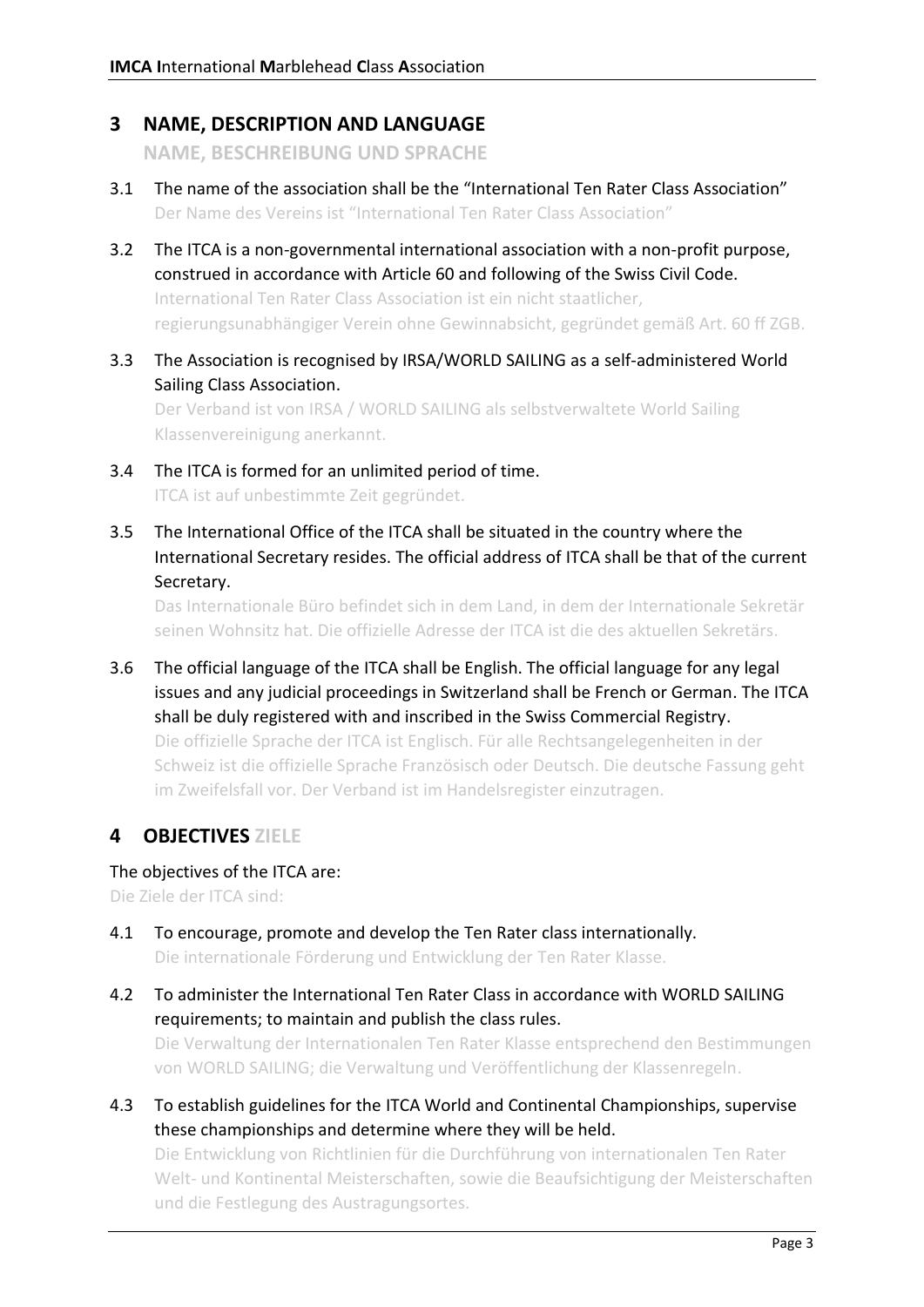4.4 To promote a high standard of sailing and racing, whilst upholding fair and sportsmanlike conduct both on and off the water.

Förderung von hohen Standards im Segel- und Regattabereich, sportlichem Verhalten, sowohl auf dem Wasser wie auch auf dem Land.

4.5 Encourage the formation of Ten Rater NCAs. Förderung der Gründung nationaler Ten Rater NCAs.

#### **5 MEMBERSHIP MITGLIEDER**

5.1 Any country may, upon application to the EC, be granted a Membership through its Memorandum of Understanding provided it satisfies the following requirements:

Jedes Land kann auf Antrag beim Vorstand Mitglied werden, sofern es die folgenden Anforderungen erfüllt:

#### 5.1.1 As a *Member NCA* provided that:

Als NCA Mitglied vorausgesetzt:

- its NCA Constitution has been accepted by the EC and that its NCA Constitution complies with current ITCA *Regulations*. die Satzung der NCA wurde durch das EC akzeptiert und entspricht den geltenden ITCA Vorschriften
- it has formed a properly constituted Ten Rater NCA with a properly elected committee, recognised by their DNM or MNA, for the development of Ten Rater racing within the country.

sie hat eine ordnungsgemäß konstituierte Ten Rater NCA mit einem ordnungsgemäß gewählten Vorstand gebildet, die von ihrem DNM oder MNA für die Entwicklung der Ten Rater-Klasse anerkannt ist.

• there are not less than (5) five Ten Rater *Owners* who are members of the Ten Rater NCA in that country.

Es gibt nicht weniger als (5) fünf Ten Rater-*Eigentümer*, die Mitglieder der Ten Rater NCA in diesem Land sind.

• there is no other Ten Rater NCA in their country already accredited by the ITCA.

Es wurde nicht bereits eine andere Ten Rater NCA in ihrem Land durch die ITCA akkreditiert.

#### 5.1.2 As a *Member NCS* provided that:

Als *Mitglied NCS* vorausgesetzt:

- its NCS Membership Application has been accepted by the Executive Committee linking it to either it's national DNM and/or MNA. sein NCS-Mitgliedschafts Antrag und seine Anbindung zum nationalen Verband wurden vom ITCA Vorstand angenommen.
- it is recognised by their DNM or MNA for the development of Ten Rater racing within the country.

es wurde von seinem DNM oder MNA für die Entwicklung der Ten Rater-Klasse im Land anerkannt.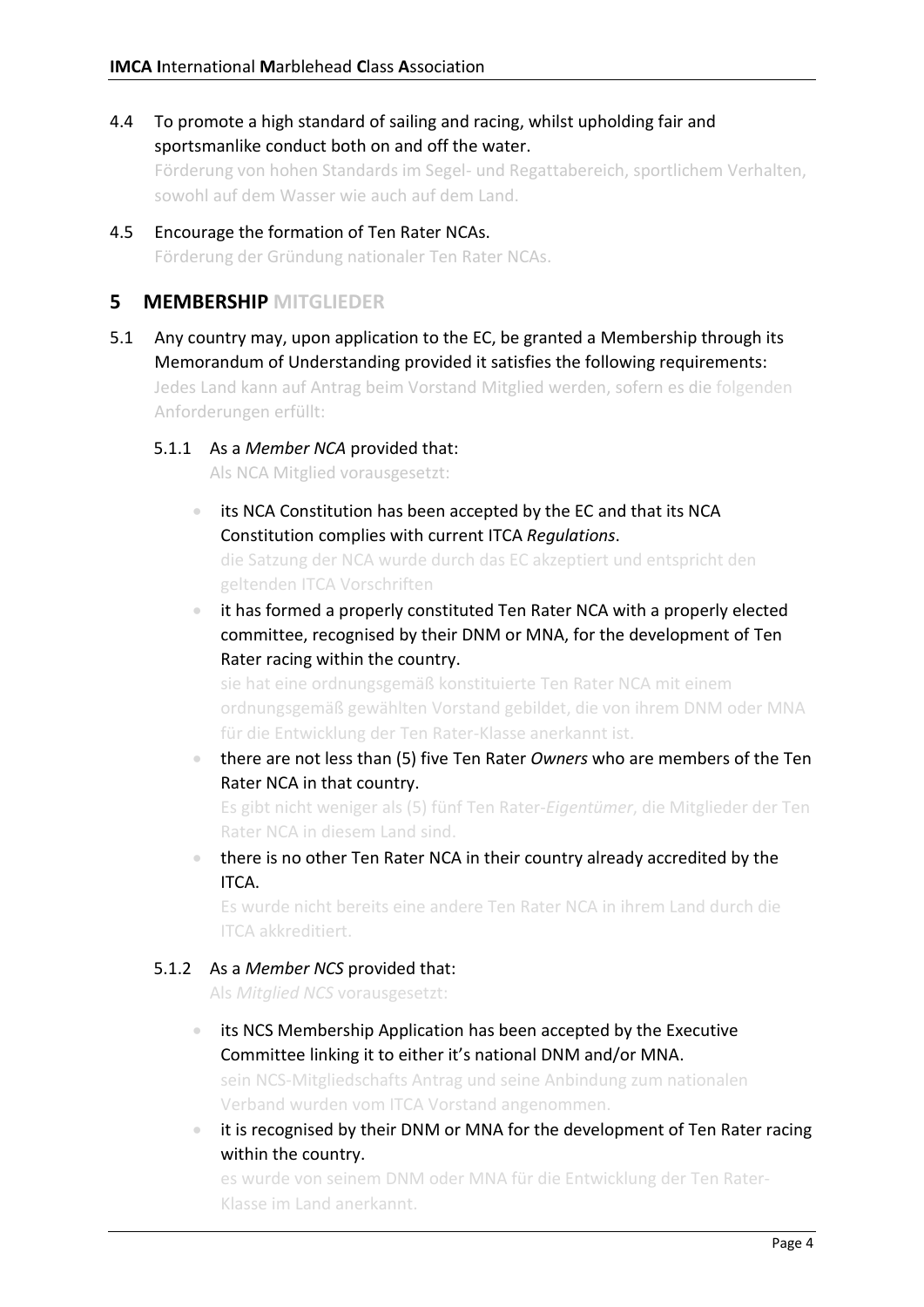• there is no other Ten Rater *NCA* or *NCS* in their country currently a Member of the ITCA.

es ist nicht bereits eine andere NCA oder NCS in seinem Land Mitglied der ITCA.

5.2 There is no provision to grant ITCA membership to individual *Owners* or unconstituted groups of *Owners* where no Ten Rater *NCA* or *NCS* exists in their country. Such *Owners* are required to form an *NCA* or appoint an *NCS* and then apply.

Es gibt keine Bestimmung, Eigentümern in deren Land keine Ten Rater NCA oder NCS existiert, eine ITCA-Mitgliedschaft zu gewähren. Diese Eigentümer müssen eine NCA bilden oder einen NCS ernennen und sich dann bewerben.

5.3 Membership may be granted or suspended by the sitting Executive Committee but only terminated by a decision of the GA.

Die Mitgliedschaft kann durch Beschluss des Vorstandes gewährt oder ausgesetzt, jedoch nur durch Beschluss der GA gekündigt werden.

#### **6 MEMBER MEETINGS MITGLIEDERVERSAMMLUNGEN**

#### There shall be a General Assembly and an Annual Members Meeting

Es soll eine Generalversammlung und jährliche Mitgliederversammlungen geben

#### 6.1 The Member Meetings shall:

Die Mitgliederversammlungen sollen:

6.1.1 Consist of the EC, one Representative of each *Member NCA*, and each *Member NCS*.

Sich aus dem Vorstand und einem *Vertreter* jeder *Mitglieds NCA* oder *NCS* zusammensetzen

6.1.2 Be scheduled no later than the  $1<sup>st</sup>$  of November and may be conducted by *electronic communication*.

Nicht später als am 1. November stattfinden und können auf *elektronischem Weg* durchgeführt werden.

#### 6.2 The Agenda for the Member Meetings shall include:

Die Tagesordnung für die Mitgliederversammlungen soll folgende Punkte enthalten:

6.2.1 Outstanding business from previous meetings Offene Punkte aus vorhergehenden Versammlungen

#### 6.2.2 Report from the *Officers*

Berichte der *Vorstandsmitglieder*

- 6.2.3 Presentation and acceptance of the annual accounts Präsentation und Abnahme des Kassenberichts
- 6.2.4 Proposals from the Executive Committee Anträge des Vorstands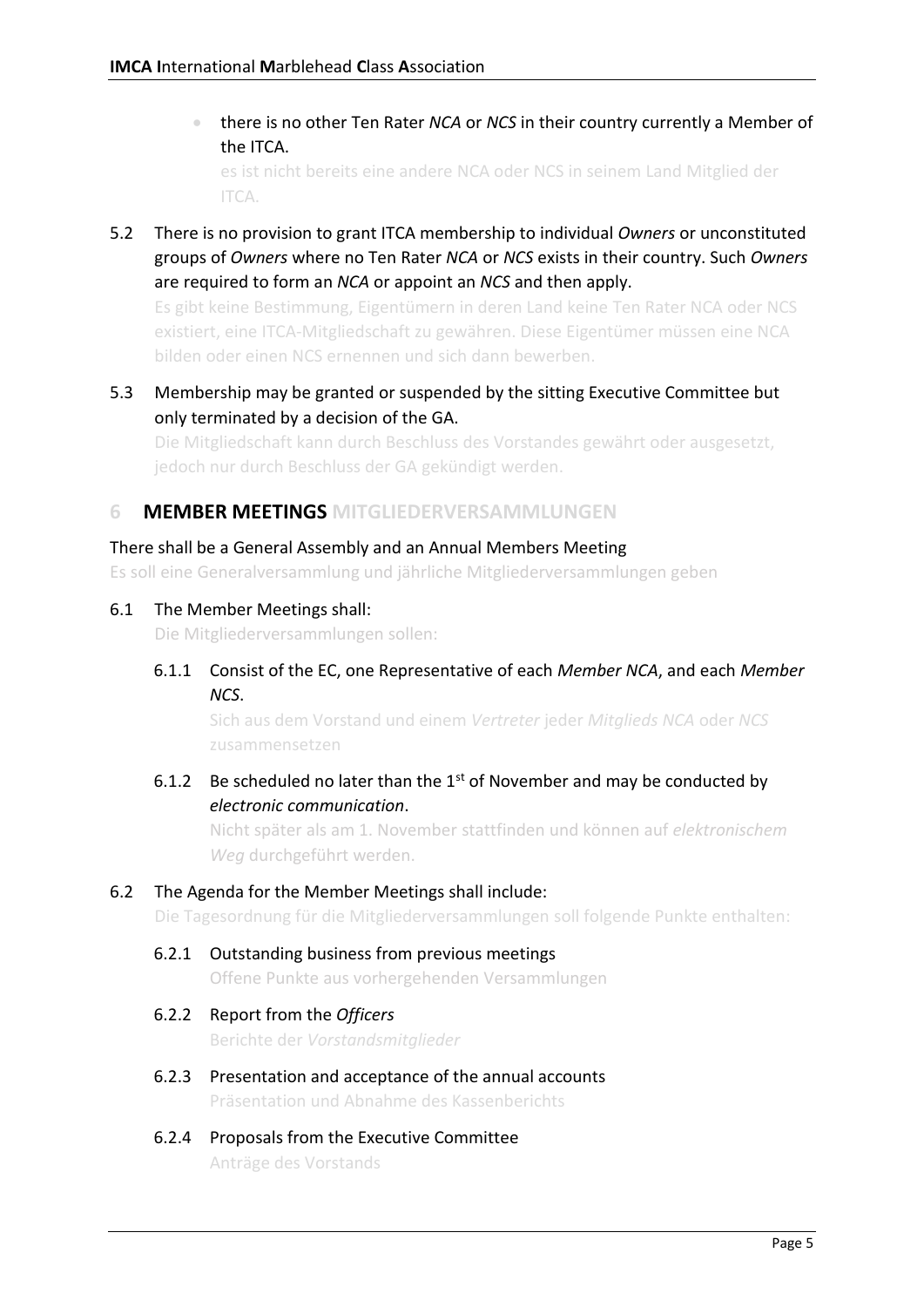## 6.2.5 Proposals from the *Members*

Anträge der *Mitglieder*

- 6.2.6 Other business Sonstiges
- 6.3 The General Assembly shall: Die Generalversammlung soll:
	- 6.3.1 Be scheduled every three (3) years. Alle drei (3) Jahre stattfinden.

#### 6.4 The Agenda for the General Assembly shall add:

Die Agenda für die Generalversammlung soll zusätzlich enthalten:

6.4.1 Election of Officers of the EC

Wahl des Vorstands

6.5 An Annual Members Meeting shall:

Die jährliche Mitgliederversammlung soll:

6.5.1 Be scheduled each year in the two years between each GA.

Jährlich in den beiden Jahren zwischen den GA stattfinden.

#### 6.6 Voting rights in the General Assembly, Annual Member Meeting and Extraordinary Member Meeting

Stimmrechte in der Generalversammlung, Jahreshauptversammlung und außerordentlichen Mitgliederversammlung

#### 6.6.1 The number of votes to be cast by a *Member NCA* or *NCS* representative in any vote shall be:

Die Anzahl der Stimmen, die ein NCA- oder NCS-Vertreter eines Mitglieds bei einer Abstimmung abgeben muss, beträgt:

#### • One vote per Member NCA or NCS

Eine Stimme pro NCA oder NCS Mitglied

• An additional vote for each Member that has had at least one of its competitors participate in a World Championship in the last four (4) years. This gives a maximum of two (2) votes per Member.

Eine zusätzliche Stimme für jedes Mitglied das mindestens einen Teilnehmer bei den Weltmeisterschaften der vergangenen vier (4) Jahre hatte. Damit sind maximal zwei (2) Stimmen pro Mitglied möglich.

#### 6.6.2 Each EC Officer has one vote.

Jedes Vorstandsmitglied hat eine Stimme

6.6.3 Voting is by simple majority except as specified elsewhere in this constitution. Grundsätzlich gilt bei Abstimmungen das Mehrheitsprinzip außer es ist etwas anderes in der Satzung festgelegt.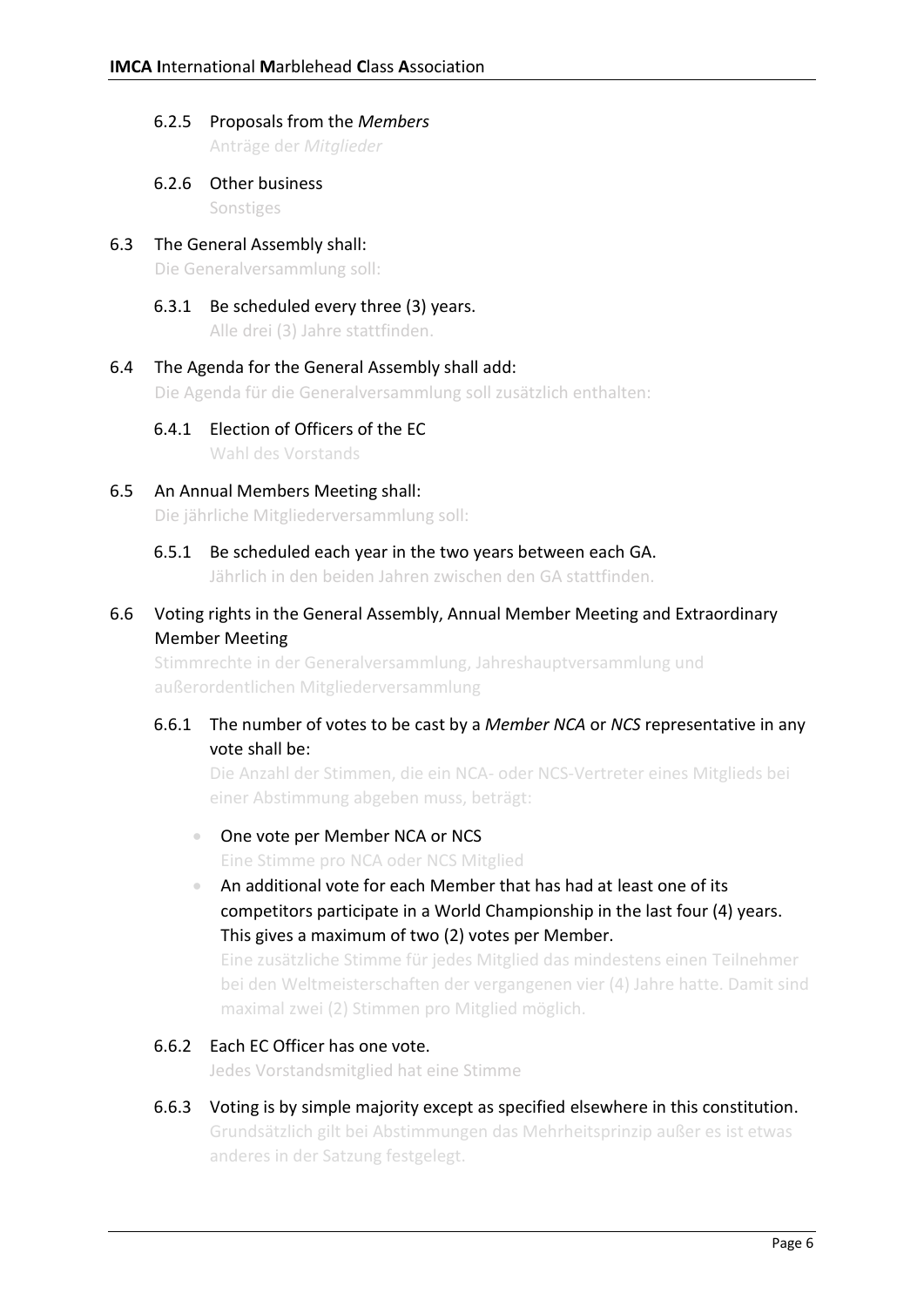- 6.6.4 Any amendment to the Constitution must be passed by at least a 2/3 majority vote of those Members and Executive Officers who attend the poll. Proposals to amend the Constitution shall be presented at the General Assembly, Annual Member Meeting or a specially requested Extraordinary Member meeting Änderungen der Satzung benötigen mindestens eine 2/3 Mehrheit der an der Abstimmung beteiligten Mitglieder und Vorstände. Vorschläge zur Änderung der Satzung können bei der Generalversammlung, Jahreshauptversammlung oder einer außerordenlichen Mitgliederversammlung eingereicht werden.
- 6.6.5 In the event of a tied vote, the result shall be decided by a majority vote of the EC. If the EC vote is tied then the Chairman shall have the casting vote. Im Falle einer Stimmengleichheit wird das Ergebnis mit der Mehrheit der Stimmen des EC entschieden. Wenn die EC-Abstimmung nicht eindeutig ist, hat der Vorsitzende die entscheidende Stimme.
- 6.6.6 If the Chairman of the meeting has a conflict of interest in the matter being voted, he shall concede the Chair to a member of the EC, decided on by the EC in a majority vote.

Wenn der Vorsitzende einen Interessenkonflikt in Bezug auf die Abstimmung hat, kann er den Vorsitz an ein Mitglied des EC, gewählt mit einfacher Mehrheit vom Vorstand, abtreten.

6.7 Any amendments to the Regulations shall be the responsibility of the EC. Regulation amendments shall be passed by a majority vote from the EC and then notified to the Members by *electronic communications* and at the next AMM or GA.

Änderungen der Geschäftsordnung obliegen der Verantwortung des Vorstands. Sie werden durch einfachen Mehrheitsbeschluss des Vorstands bestimmt und den Mitgliedern auf elektronischem Weg sowie bei den Mitgliederversammlungen zur Kenntnis gebracht.

6.8 The participants of the GA and AMM shall be bound by this Constitution and shall comply with all resolutions and *Regulations* made in accordance with this Constitution. *Member NCAs* and *NCSs* shall use their best endeavours to ensure that their *Owners* also comply with the intentions of the Constitution and *Regulations*.

Die Teilnehmer der Generalversammlung und Jahreshauptversammlung sind an diese Satzung gebunden und halten alle gemäß dieser Satzung gefassten Beschlüsse und Vorschriften ein. Die NCAs und NCS-Mitglieder bemühen sich nach besten Kräften sicherzustellen, dass ihre Eigentümer auch diese Beschlüsse und Vorschriften einhalten.

## **7 EXTRAORDINARY MEMBER MEETING AUSSERORDENTLICHE**

**MITGLIEDERVERSAMMLUNG**

The majority of the EC or not less than 1/5 (one-fifth) of the Members can vote to call an Extraordinary Member Meeting.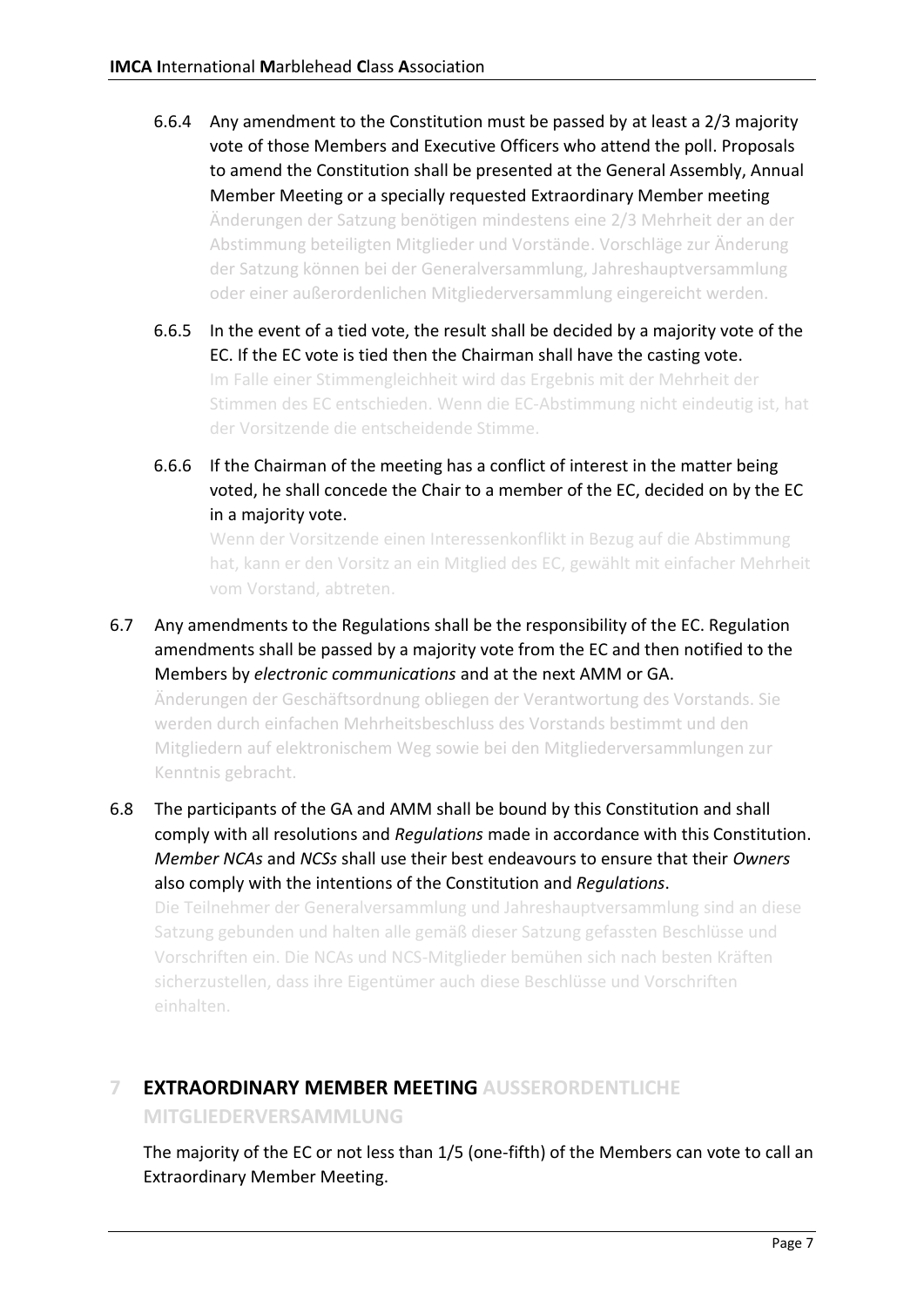Die Mehrheit des Vorstandes oder mindestens ein Fünftel (1/5) der Mitglieder können für die Einberufung einer außerordentliche Mitgliederversammlung stimmen.

7.1 When such a request is received, the Extraordinary Member Meeting shall be held within three months.

Wird eine außerordentliche Mitgliederversammlung beantragt, hat die Versammlung innerhalb drei Monaten stattzufinden.

7.2 Notice of the convening of an Extraordinary Member Meeting shall be sent to all Members, with the agenda, at least one month before the Extraordinary Member Meeting.

Die Einladung für die außerordentliche Mitgliederversammlung soll mit einer Tagesordnung mindestens eine Monat vorher an alle Mitglieder versandt werden.

## **8 EXECUTIVE COMMITTEE VORSTAND**

- 8.1 The affairs of the ITCA shall be managed by the Executive Committee. Die Geschäfte des Vereins werden vom Vorstand geführt
- 8.2 The EC shall consist of the following *Officers*: Der Vorstand hat die folgenden Mitglieder:
	- 8.2.1 The Chairman

Dem Vorsitzenden

- 8.2.2 The Vice Chairman and Secretary (one vote) Dem stellvertretenden Vorsitzenden und Sekretär
- 8.2.3 The Technical Chairman Dem Technischen Vorstand
- 8.2.4 The Events Chairman Dem Veranstaltungs Vorstand

#### 8.2.5 The Finance Chairman

Dem Finanzvorstand

8.3 The members of the EC shall be elected by the General Assembly. The term of office for the EC shall be for a period of three (3) years from the effective date of its election and no later than the 1st of November of the third year.

Die Generalversammlung wählt die Mitglieder des Vorstand. Die Amtszeit beträgt drei (3) Jahre ab Datum der Wahl und nicht länger den bis zum ersten November des dritten Jahres.

8.4 An Officer of the EC (except the Secretary and the Finance Chairman) who has served six (6) consecutive years shall not be eligible for re-election, unless there are no other nominations for the post.

War ein Vorstand (mit Ausnahme des Sekretär und des Finanzvorstand) während sechs (6) aufeinanderfolgenden Jahren Mitglied im EC kann dieses Mitglied nicht mehr als Mitglied des EC gewählt werden, außer es gäbe keine anderen Nominierungen.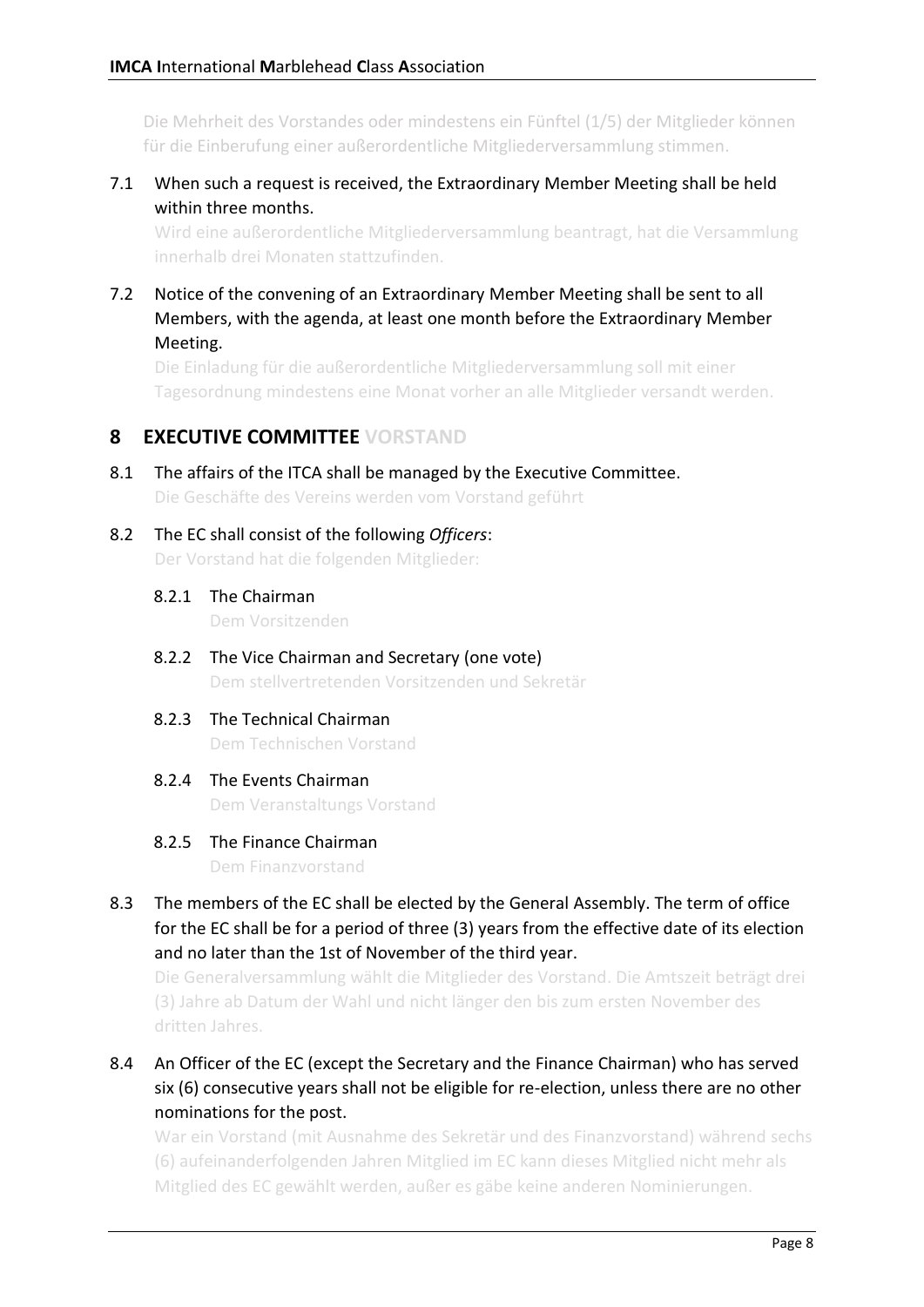8.5 The decisions of the EC will be taken by simple majority. In the event of a tied vote the Chairman will have the casting vote.

Es gilt das Mehrheitsprinzip bei Abstimmungen des EC. Liegt keine Mehrheit vor, hat der Vorsitzende den Stichentscheid.

8.6 The EC can appoint a subcommittee to accomplish particular tasks. The EC can also dissolve this same subcommittee. A subcommittee works under the authority of the EC.

Das EC kann Ausschüsse für bestimmte Arbeiten ernennen. Das EC kann die Ausschüsse auch wieder auflösen. Ausschüsse arbeiten unter der Aufsicht des EC.

- 8.7 The EC may be dismissed by an EMM or AMM by at least a two-thirds majority of those Members and Executive Officers who attend the poll. A dismissed EC shall be put into a caretaker mode under the supervision of the previous Chairman, Secretary or a person voted by the Members only, in a majority vote, to be a caretaker. The caretaker shall work towards setting up an Extraordinary Member Meeting to vote in a new Executive Committee. Only the Members will be eligible to vote at this meeting. Die EMM oder AMM kann die Entlassung des EC mit mindestens einer Zweidrittelmehrheit der an der Wahl teilnehmenden Mitglieder und Vorsitzenden beschließen. Eine entlassener EC wird unter der Aufsicht des vorherigen Vorsitzenden, Sekretärs oder einer Person, die von den Mitgliedern nur mit der Mehrheit der Stimmen als Verwalter gewählt wurde, in einen Verwaltungsmodus versetzt. Der Verwalter arbeitet an der Einrichtung einer außerordentlichen Mitgliederversammlung zur Abstimmung für einen neuen Vorstand. Nur die Mitglieder sind in dieser Sitzung stimmberechtigt.
- 8.8 The EC may dismiss any Officer who consistently does not carry out his duties in a timely and consistent manner. The dismissal process to be used shall be after a period of mediation and education on the rights and responsibilities of the Officer for the position to which they have been elected.

Das EC kann jeden Vorsitzenden entlassen, der seine Aufgaben nicht rechtzeitig und konsequent wahrnimmt. Das anzuwendende Entlassungsverfahren erfolgt nach einer Phase der Vermittlung und Aufklärung über die Rechte und Pflichten des Amtsträgers für die Position, in die er gewählt wurde.

## **9 CLASS RULES KLASSENREGELN**

9.1 Variance of Class Rules. Anpassung der Klassenregeln

Where an interpretation indicates a class rule change is indicated to ensure the compliance of large numbers of existing Boats, the EC may take action at variance to the Regulations to achieve this. Any such action shall be ratified or rejected at the next available AMM, GA or EMM.

Wenn eine Interpretation anzeigt, dass eine Änderung der Klassenregeln nötig ist, um die Konformität einer großen Anzahl vorhandener Boote sicherzustellen, kann das EC abweichend von den Verordnungen Maßnahmen ergreifen, um dies zu erreichen. Jede solche Aktion muss zum nächstmöglichen AMM, GA oder EMM ratifiziert oder abgelehnt werden.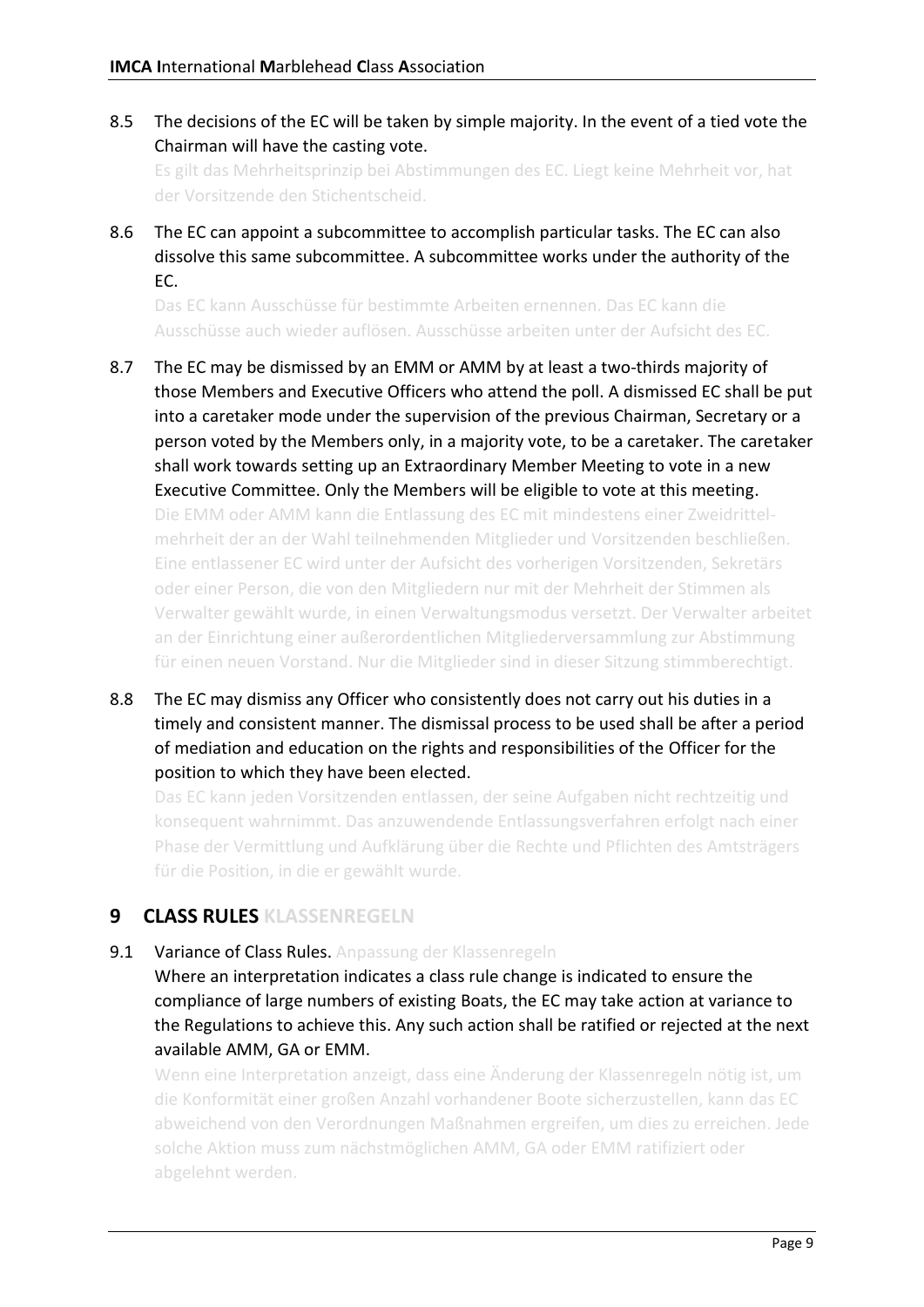- 9.2 Amendments to Class Rules Änderung der Klassenregel
	- Any amendments to the class rules may be proposed by Members NCA or NCS or Officers of the EC. The proposed Class Rule changes, if passed by the EC by majority vote, shall remain in force until they are rejected, altered or ratified by a majority vote at the next available AMM, GA or EMM.

Änderungen der Klassenregeln können von den Mitgliedern oder dem EC vorgeschlagen werden. Änderungen der Klassenregeln, wenn sie mehrheitlich vom EC verabschiedet wurden, bleiben in Kraft bis deren Ablehnung, Änderung oder Annahme bei der nächsten verfügbaren AMM, GA oder EMM mit Stimmenmehrheit beschlossen wurde.

#### **10 FINANCIAL MATTERS FINANZIELLE ANGELEGENHEITEN**

- 10.1 The ITCA is a non-profit making association. Die ITCA ist gemeinnützig.
- 10.2 For sources of income the ITCA will rely on membership application fees, Annual Membership fees and Championships fees.

Als Einnahmen dienen die Aufnahmegebühren, Mitgliedschaftsgebühren sowie Einnahmen aus der Organisation der Meisterschaften.

- 10.3 Income may also be raised from other enterprises approved by the EC. Der Verein sammelt ebenfalls Geld von Unternehmen, sofern dies der EC bewilligt.
- 10.4 The ITCA Financial Year is from 1st of November to the 31st of October to coincide with the AMM and GA dates.

Die Geschäftsjahr des Vereins beginnt am 1. November und endet am 31. Oktober entsprechend den AMM und GA.

10.5 All financial transactions with third parties exceeding the amount of  $\epsilon$  1 500 (one thousand five hundred euros) or its equivalent in other currency shall require joint signatures by two out of the EC Officers or dedicated finance committee. All payments shall be approved by the executive and paid against invoices.

Alle Überweisungen an Drittparteien mit einem Betrag von mehr als EUR 1.500 (eintausendfünfhundert Euro) oder mit gleichem Betrag mit anderer Währung erfordern zur Ausführung zwei Unterschriften von Vorstandsmitgliedern oder Finanzausschuss Mitgliedern. Alle Ausgaben müssen vom Vorstand genehmigt sein und erfolgen gegen Vorlage von Rechnungen.

- 10.6 Members leaving the Association have no rights to any of the Associations assets. All outstanding fees by exiting Members must be paid before leaving. Mitglieder, die den Verein verlassen, haben keine finanziellen Ansprüche auf das Vereinsvermögen. Unbezahlte Mitgliedergebühren müssen zuvor bereinigt werden.
- 10.7 None of the Officers of the EC nor members of Subcommittees shall be paid for their voluntary work within the ITCA. Reasonable "out of pocket" expenses may be reimbursed against receipt of invoice.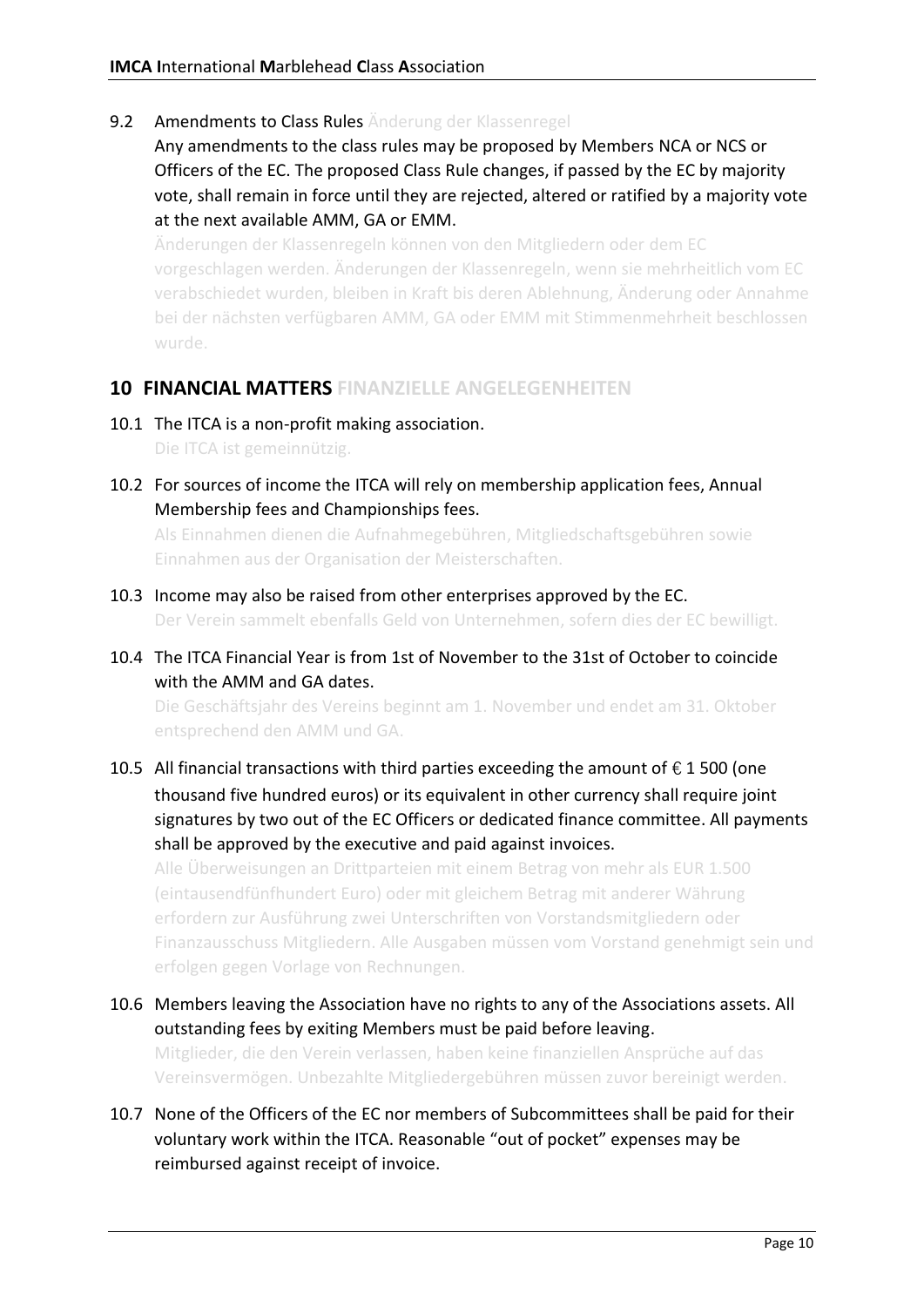Die Mitglieder des EC und der Subkomitees werden nicht entschädigt. Spesen werden gegen Vorlage der Quittung zurückerstattet.

## **11 ACCOUNTS BUCHHALTUNG**

#### 11.1 The EC shall cause true accounts to be kept giving full particulars of income and expenditure by the ITCA.

Die vom EC geführte Buchhaltung soll die wirtschaftliche Lage des Vereins abbilden und Auskunft über die Einnahmen und Ausgaben des Vereins geben.

11.2 For the General Assembly, the Executive Committee shall elect an auditor to examine the accounts for the previous three (3) financial years. The General Assembly can ask for a second audit if it is seen necessary.

Die Buchhaltung des Vereins soll von einem durch den Vorstand gewählten Revisor für die vergangenen drei (3) Jahre geprüft werden. Die Generalversammlung kann einen zusätzlichen Revisor anfragen, wenn der Bedarf gesehen wird.

## **12 LIABILITY HAFTUNG**

Only the assets of the ITCA are subject to a liability for the ITCA debts.

Der Verein haftet nur mit dem Vereinsvermögen.

12.1 In the execution of their powers and duties under this constitution, Member NCA and NCS and Officers of the EC shall not be liable for any loss to any Member or Officer, or former Member or Officer, or to the assets of the ITCA by reason of any action or omission made in good faith.

Mitglieder des EC können für Schäden von Mitgliedern oder ehemaligen Mitgliedern des Vereins nicht haftbar gemacht werden, sofern die Mitglieder des EC im Rahmen ihrer Kompetenzen handelten und gutgläubig waren.

12.2 Officers of the EC shall not be personally liable for the ITCA obligations. Mitglieder des EC sind nicht persönlich für Verpflichtungen des Vereins haftbar.

## **13 DISSOLUTION AND LIQUIDATION AUFLÖSUNG UND LIQUIDATION**

Upon the recommendation of the majority of the EC, or upon the request of at least half of the Members, the ITCA may be dissolved by the decision of a GA, an AMM or EMM.

Auf Empfehlung der Mehrheit des EC oder auf Antrag von mindestens der Hälfte der Mitglieder, kann der Verein anlässlich einer Generalversammlung, Jahreshauptversammlung oder außerordentlichen Mitgliederversammlung aufgelöst werden

#### For a proposal of dissolution to succeed there shall be a vote of more than 2/3rds of the total eligible votes at the meeting from a meeting comprising more than 1/2 of the Members and EC Officers.

Für die erfolgreiche Auflösung benötigt es mindestens eine 2/3 Mehrheit der anwesenden Stimmberechtigten, welche mindestens die Hälfte (1/2) der gesamten Mitglieder des Vereins umfasst.